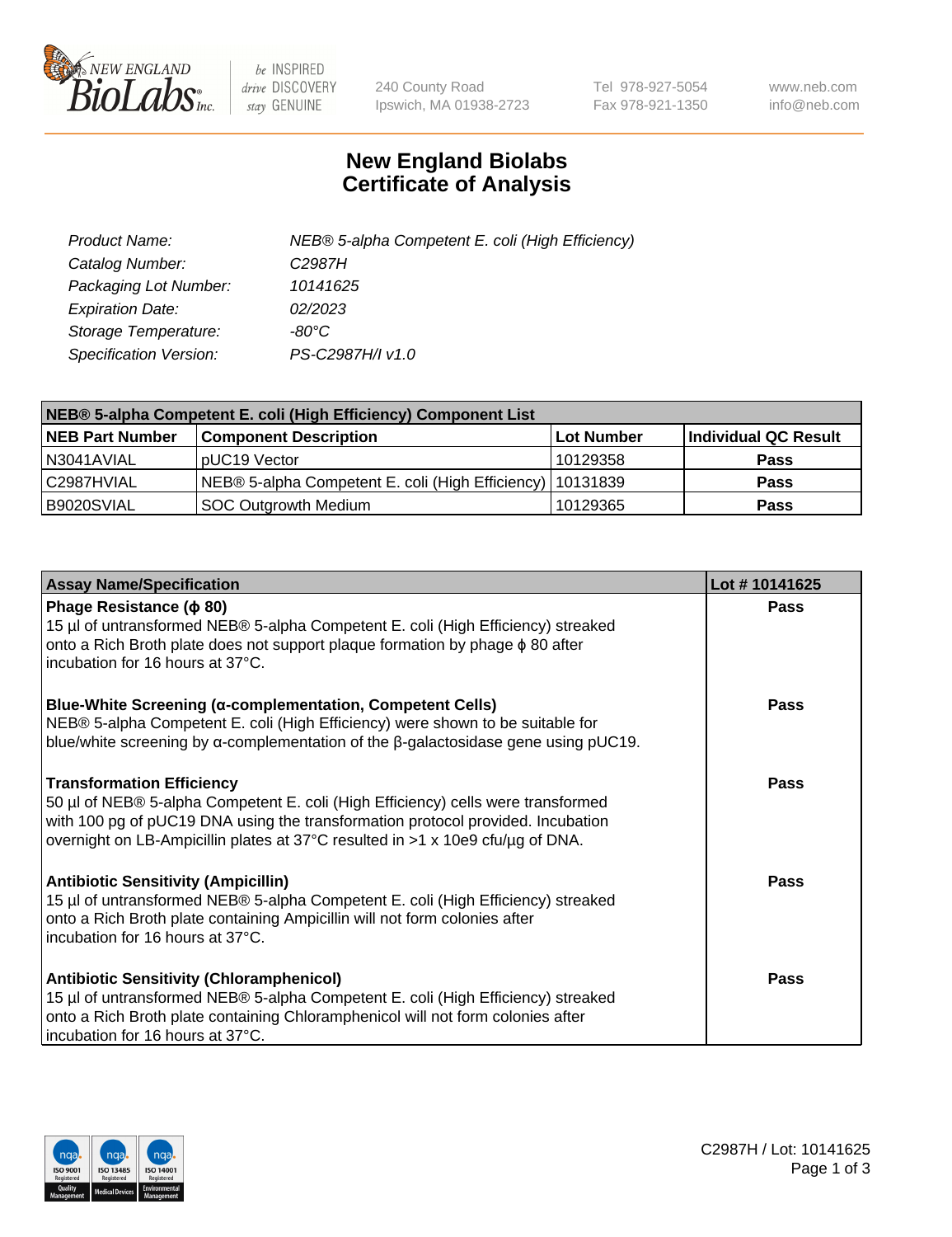

be INSPIRED drive DISCOVERY stay GENUINE

240 County Road Ipswich, MA 01938-2723 Tel 978-927-5054 Fax 978-921-1350

www.neb.com info@neb.com

| <b>Assay Name/Specification</b>                                                                                                                                                                                                                            | Lot #10141625 |
|------------------------------------------------------------------------------------------------------------------------------------------------------------------------------------------------------------------------------------------------------------|---------------|
| <b>Antibiotic Sensitivity (Chloramphenicol)</b><br>15 µl of untransformed NEB® 5-alpha Competent E. coli (High Efficiency) streaked<br>onto a Rich Broth plate containing Chloramphenicol will not form colonies after<br>incubation for 16 hours at 37°C. | Pass          |
| <b>Antibiotic Sensitivity (Streptomycin)</b><br>15 µl of untransformed NEB® 5-alpha Competent E. coli (High Efficiency) streaked<br>onto a Rich Broth plate containing Streptomycin will not form colonies after<br>incubation for 16 hours at 37°C.       | Pass          |
| <b>Antibiotic Sensitivity (Spectinomycin)</b><br>15 µl of untransformed NEB® 5-alpha Competent E. coli (High Efficiency) streaked<br>onto a Rich Broth plate containing Spectinomycin will not form colonies after<br>incubation for 16 hours at 37°C.     | Pass          |
| <b>Antibiotic Sensitivity (Nitrofurantoin)</b><br>15 µl of untransformed NEB® 5-alpha Competent E. coli (High Efficiency) streaked<br>onto a Rich Broth plate containing Nitrofurantoin will not form colonies after<br>incubation for 16 hours at 37°C.   | <b>Pass</b>   |
| <b>Antibiotic Sensitivity (Kanamycin)</b><br>15 µl of untransformed NEB® 5-alpha Competent E. coli (High Efficiency) streaked<br>onto a Rich Broth plate containing Kanamycin will not form colonies after incubation<br>for 16 hours at $37^{\circ}$ C.   | Pass          |
| <b>Antibiotic Sensitivity (Tetracycline)</b><br>15 µl of untransformed NEB® 5-alpha Competent E. coli (High Efficiency) streaked<br>onto a Rich Broth plate containing Tetracycline will not form colonies after<br>incubation for 16 hours at 37°C.       | Pass          |

This product has been tested and shown to be in compliance with all specifications.

One or more products referenced in this document may be covered by a 3rd-party trademark. Please visit <www.neb.com/trademarks>for additional information.